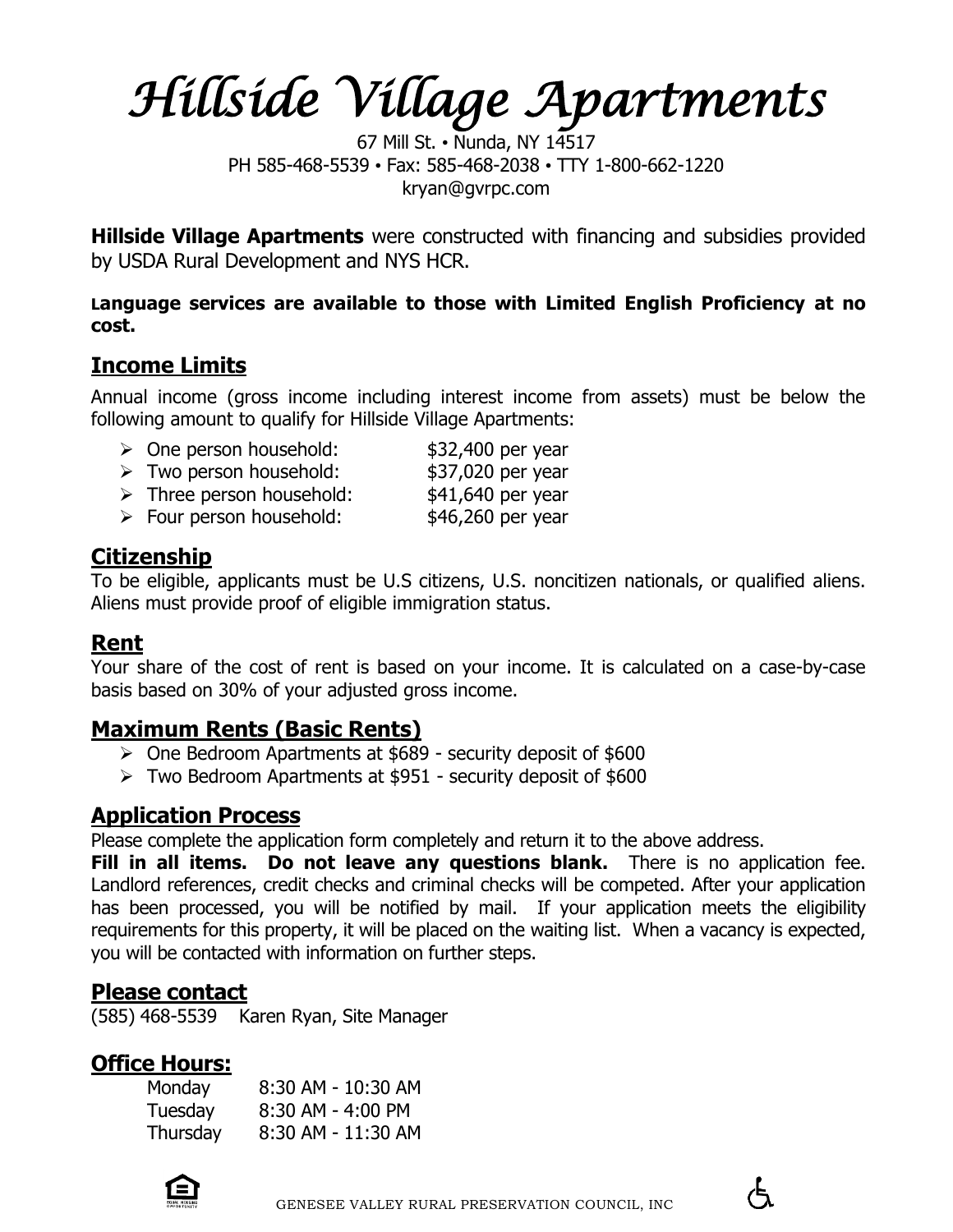### **Property Features**

| 24 Total Non-Smoking Units: | 12 - 1 bedroom apartments @ 674 square feet                |
|-----------------------------|------------------------------------------------------------|
|                             | 6 - 2 bedroom apartments @ 882 square feet                 |
|                             | 6 - 2 bedroom townhouses @ 1062 square feet                |
| <b>Utilities</b>            |                                                            |
| Gas Heat:                   | Individually metered for each apartment. Paid by resident. |
| Electric:                   | Individually metered for each apartment. Paid by resident. |
| Water, Sewer, Trash:        | Paid by landlord.                                          |
|                             |                                                            |

**Parking:** Free off-street parking.

**Community Room:** Social room with kitchen for use by residents and their quests.

**On-Site Laundries**: Washers and dryers are coin-operated.

**Apartment Unit Features**: All apartments contain a living room, full kitchen, pantry, bathroom, two closets and one or two bedrooms. Electric range, refrigerator, and built-in air conditioner provided. Storage space is available to residents.

### **Safety**

**Detectors:** Each apartment has a Smoke Detector, Heat Detector and Carbon Monoxide Detector.

**Fire Alarm System** safeguards all apartments.

**Sprinkler system** protects A building.

**Entrance:** The main entry door of Building A is locked at all times. Visitors call residents by way of an intercom system located in the entry. Residents can then open the main door from their apartment. Each unit in Building B has its own entrance.

**Neighbor Call System**: Apartments in Building A have emergency pull cords located in the bedrooms and bathrooms of all apartments which sound a bell in the halls and lights a dome light outside the apartment door.

### **Accessibility**

All interior and exterior areas of the building are accessible by wheelchair. A handicapped accessible elevator serves both floors of Building A.

**Handicapped Apartments**: Two apartments are handicapped-accessible with rollin showers.

**Grab Bars**: All apartments have grab bars next to the toilets and in the tub/shower unit.

If you need a reasonable accommodation for a disability, please let us know.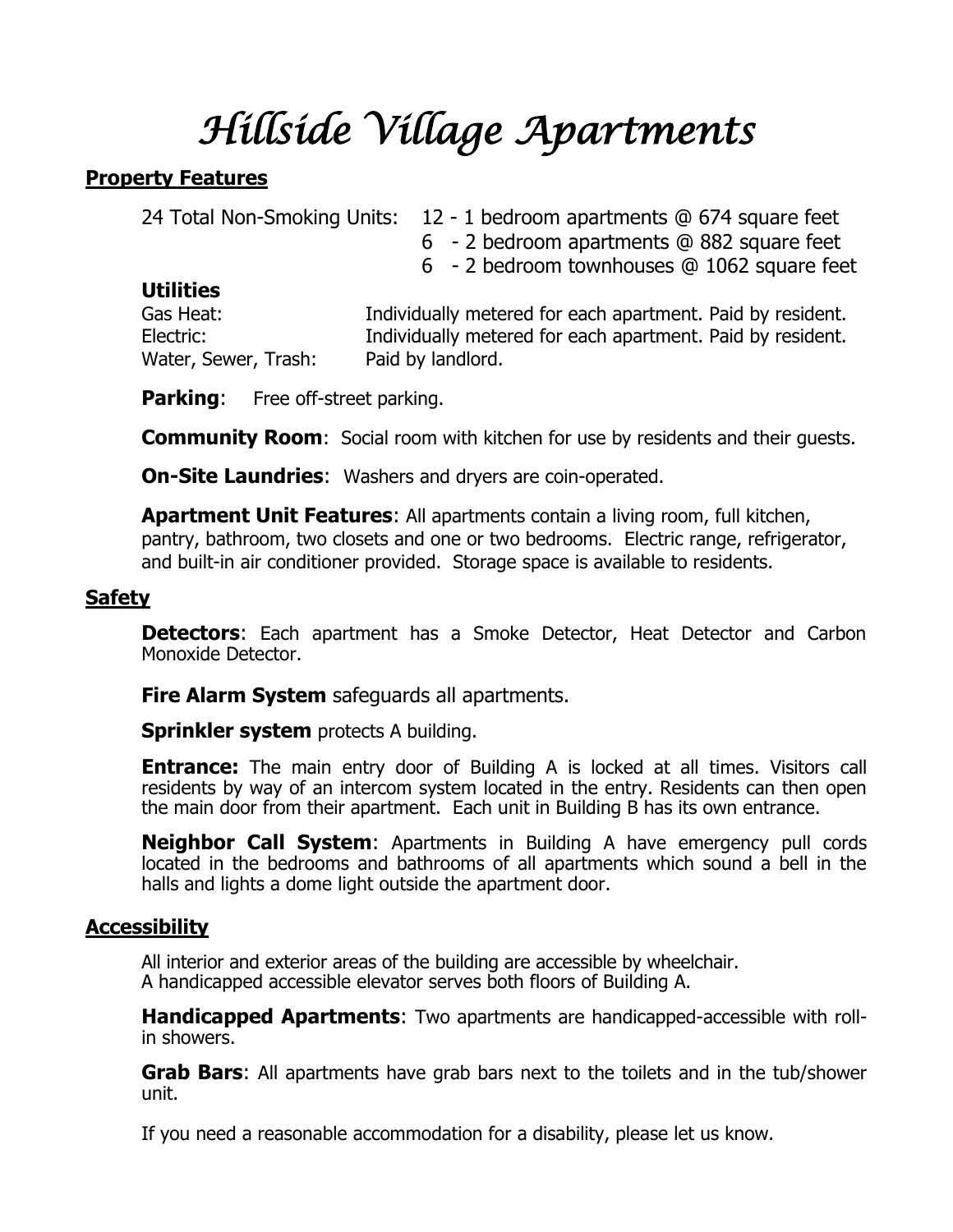

### **RENTAL APPLICATION**

If you need assistance completing this application form, please contact the Site Manager. Any **Phone (585) 468-5539** individual with a disability who needs accommodation with respect to this correspondence **Fax (585) 468-2038** should inform the Site Manager. **Language services are available to those with Limited English Proficiency at no cost.**

**Please return to: 67 Mill St. Nunda, NY 14517 TTY 1-800-662-1220**

Please check one:

- $\square$  One bedroom apartment
- $\Box$  Two bedroom apartment (single floor)
- $\Box$  Two bedroom townhouse (up and down)

| OFFICE USE ONLY:     |
|----------------------|
| Date Received        |
| <b>Time Received</b> |
| Initials             |
| Disposition          |
|                      |

#### **Fill in all items. Do not leave any questions blank. If it does not apply, enter "NA". Please Print.**

It will be your responsibility to provide management with all the necessary information to properly process your application and verify your eligibility. This includes names, addresses, phone and fax numbers, where applicable and any other information required. If questions are not answered, the application may be deemed to be incomplete and could be returned to you. Please answer truthfully. We will verify your information.

#### **APPLICANT INFORMATION:**

|                   | <b>CURRENT Address:</b> Include P.O. box number and street address |              | <b>Phone Numbers:</b> |                                                                                |
|-------------------|--------------------------------------------------------------------|--------------|-----------------------|--------------------------------------------------------------------------------|
|                   |                                                                    |              |                       | Home:                                                                          |
| <b>First Name</b> | Middle Initial                                                     | Last Name    |                       | Cell:                                                                          |
| <b>Street</b>     |                                                                    |              |                       | Work:                                                                          |
| City              |                                                                    | <b>State</b> | Zip                   | Message:                                                                       |
|                   | How long have you lived there?: from _________ to __               |              |                       | Own your home<br>$\Box$ Rent or $\Box$<br>Monthly rent or mortgage payment: \$ |

#### **CO-APPLICANT INFORMATION:**

| <b>CURRENT Address:</b><br>Include P.O. box number and street address |                                                        |              | <b>Phone Numbers:</b> |                                                                             |
|-----------------------------------------------------------------------|--------------------------------------------------------|--------------|-----------------------|-----------------------------------------------------------------------------|
|                                                                       |                                                        |              |                       | Home:                                                                       |
| First Name                                                            | Middle Initial                                         | Last Name    |                       | Cell:                                                                       |
| <b>Street</b>                                                         |                                                        |              |                       | Work:                                                                       |
|                                                                       |                                                        |              |                       | Message:                                                                    |
| City                                                                  |                                                        | <b>State</b> | Zip                   |                                                                             |
|                                                                       | How long have you lived there?: from _______ to ______ |              |                       | $\Box$ Rent or $\Box$ Own your home<br>Monthly rent or mortgage payment: \$ |

| Name of person to notify in case of emergency: | Phone#. |
|------------------------------------------------|---------|
|                                                |         |
|                                                |         |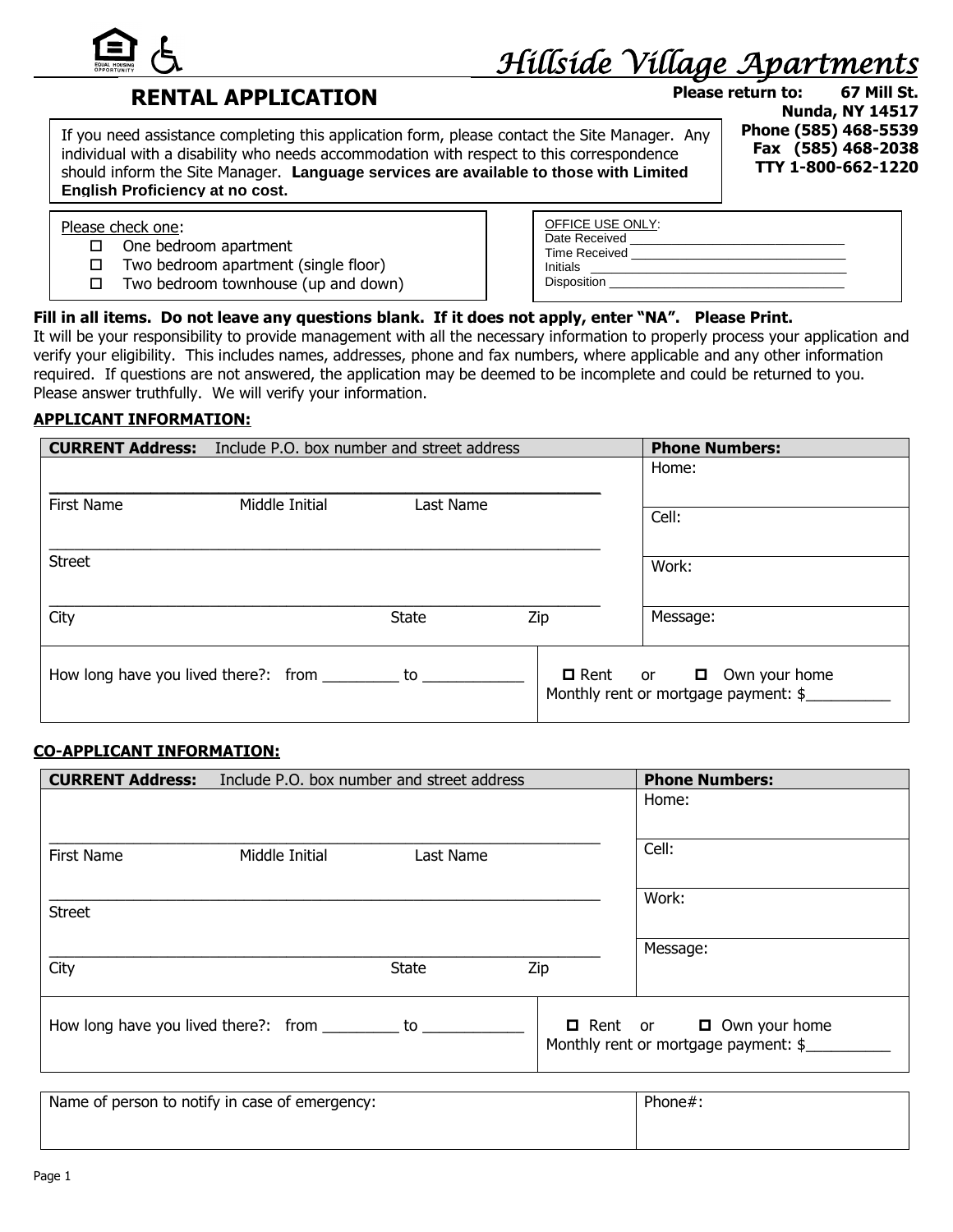**HOUSEHOLD MEMBERS** List **ALL** persons who will be living in the apartment.

You must use the correct legal name for each household member as it appears on the social security card.

| <b>Name</b>              | <b>Social Security #</b> | <b>Birthdate</b> | Age |
|--------------------------|--------------------------|------------------|-----|
| (Applicant)              |                          |                  |     |
|                          |                          |                  |     |
|                          |                          |                  |     |
| (Co-Applicant)           |                          |                  |     |
|                          |                          |                  |     |
|                          |                          |                  |     |
| (Other Household Member) |                          |                  |     |
|                          |                          |                  |     |
| (Other Household Member) |                          |                  |     |
|                          |                          |                  |     |
|                          |                          |                  |     |
|                          |                          |                  |     |

#### **INCOME List ALL sources of income (gross income before deductions):**

| <b>Source of Income per month:</b>                                         |                                                               | <b>Applicant</b>             |                              | <b>Co-Applicant</b> |
|----------------------------------------------------------------------------|---------------------------------------------------------------|------------------------------|------------------------------|---------------------|
|                                                                            | Employment /month (include tips and bonuses)                  | \$                           |                              | \$                  |
|                                                                            | Public Assistance (DSS/TANF) do not include food stamps<br>\$ |                              |                              | \$                  |
| Unemployment                                                               |                                                               | \$                           |                              | \$                  |
| Social Security before Medicare deduction                                  |                                                               | \$                           |                              | \$                  |
| Supplemental Security Income (SSI)                                         |                                                               | \$                           |                              | \$                  |
| NY State Supplement Program (SSP)                                          |                                                               | \$                           |                              | \$                  |
| <b>Disability</b>                                                          |                                                               | \$                           |                              | \$                  |
| Worker's Compensation                                                      |                                                               | \$                           |                              | \$                  |
| Alimony or Child Support                                                   |                                                               | \$                           |                              | \$                  |
| <b>Insurance Policies</b>                                                  |                                                               | \$                           |                              | \$                  |
| IRA, Pensions or Annuity income                                            |                                                               | \$                           |                              | \$                  |
| <b>Veterans Administration Pension</b>                                     |                                                               | \$                           |                              | \$                  |
| Self-Employment or Business income                                         |                                                               | \$                           |                              | \$                  |
|                                                                            | Income from Rent or Sale of Property<br>\$                    |                              |                              | \$                  |
|                                                                            | Regular contributions from outside the household              | \$                           |                              | \$                  |
| All Other Income                                                           |                                                               | \$                           |                              | \$                  |
|                                                                            | <b>TOTAL HOUSEHOLD INCOME</b><br>before deductions            | \$                           |                              | \$                  |
| <b>Applicant Name</b>                                                      | <b>Current Applicant Employer</b>                             |                              | <b>Employer Address</b>      |                     |
|                                                                            |                                                               |                              |                              |                     |
| <b>Position Held</b><br>How long Employed:                                 |                                                               | <b>Employer Phone Number</b> |                              |                     |
| <b>Co-Applicant</b><br><b>Current Co-Applicant Employer</b><br><b>Name</b> |                                                               |                              | <b>Employer Address</b>      |                     |
|                                                                            |                                                               |                              |                              |                     |
| Position Held<br>How Long Employed                                         |                                                               |                              | <b>Employer Phone Number</b> |                     |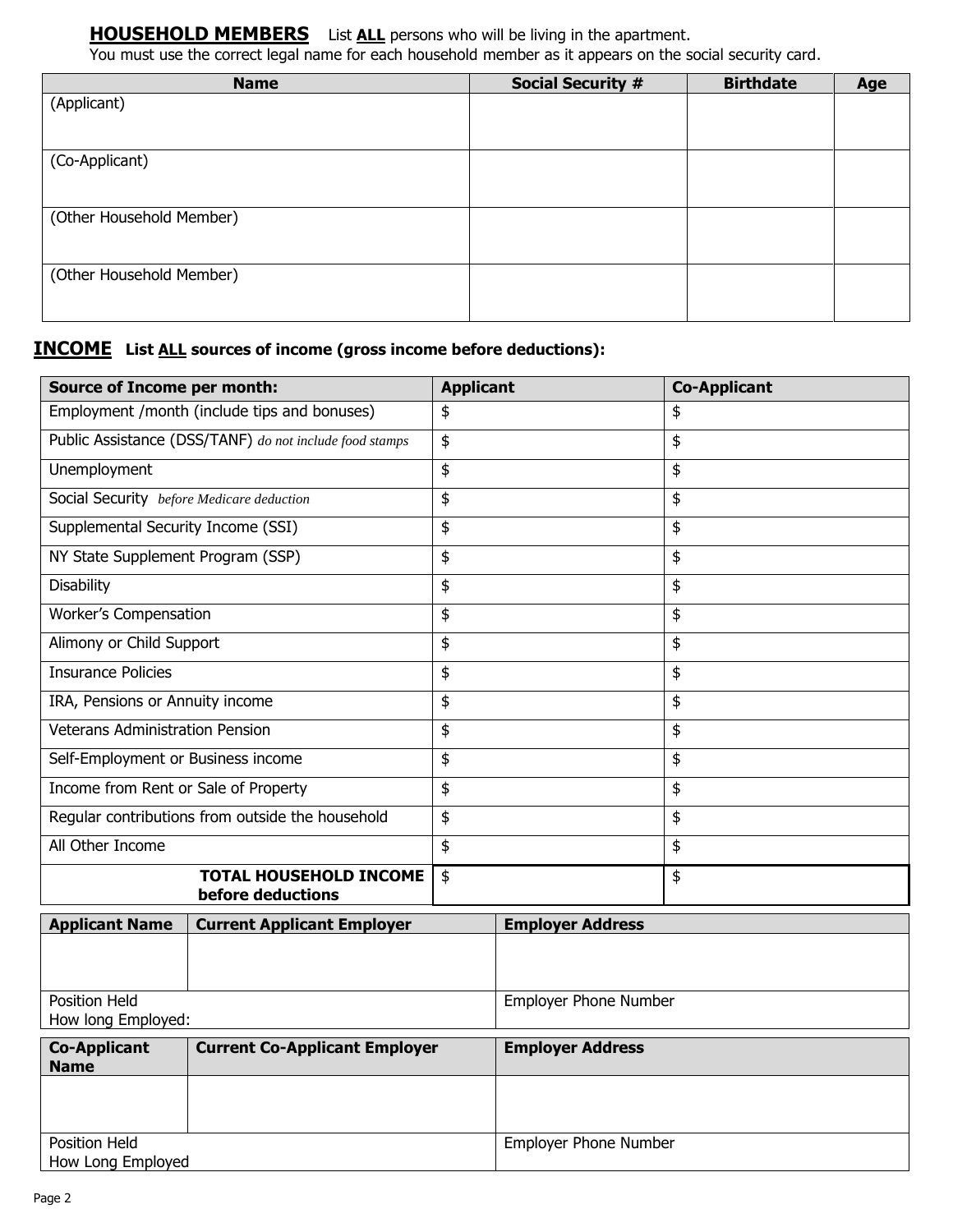### **ASSETS List ALL assets:**

**CURRENT ASSETS** (list all assets currently held by all household members and the cash value). Cash value is the market value less any reasonable costs that would be incurred in converting the assets to cash (i.e. broker and legal fees).

| <b>Current Assets</b>                                       | <b>Cash Value</b> | Bank(s), Credit Union(s) or Company |
|-------------------------------------------------------------|-------------------|-------------------------------------|
| <b>Checking Accounts</b>                                    | \$                |                                     |
| Savings Accounts                                            | \$                |                                     |
| Annuity, Mutual Funds                                       | \$                |                                     |
| Certificates of Deposit (CD's)                              | \$                |                                     |
| IRA, Keogh, 401K accounts                                   | \$                |                                     |
| Money Market Funds                                          | \$                |                                     |
| <b>Mutual Funds</b>                                         | \$                |                                     |
| Stocks, Bonds                                               | \$                |                                     |
| <b>Trusts</b>                                               | \$                |                                     |
| <b>Business</b>                                             | \$                |                                     |
| House (minus mortgage owed)                                 | \$                |                                     |
| Personal Property held as an investment                     | \$                |                                     |
| Life Insurance (Whole or Universal only)                    | \$                |                                     |
| Real Property (rental property or other capital investment) | \$                |                                     |
| Savings Bonds or Treasury Bills                             | \$                |                                     |
| Cash                                                        | \$                |                                     |
| Investment value of items in safety deposit box             | \$                |                                     |
| Any Other Asset                                             | \$                |                                     |
| <b>Total Assets:</b>                                        |                   |                                     |

Do you have a BURIAL ACCOUNT? Yes No Through which funeral home? \_\_\_\_\_\_\_\_\_\_\_\_\_\_\_\_\_\_\_\_\_\_\_\_\_\_\_\_\_\_\_

### **ASSETS DISPOSED**

Have you given away, sold or transferred ownership of any assets for less than fair market value (for less than the cash value) in the last two years?  $\Box$  Yes  $\Box$  No

If yes, please list the asset, cash or fair market value, and dates you disposed of them:

| <b>Assets Disposed</b> | <b>Cash Value</b> | <b>Date Disposed</b> |
|------------------------|-------------------|----------------------|
|                        |                   |                      |
|                        |                   |                      |
|                        |                   |                      |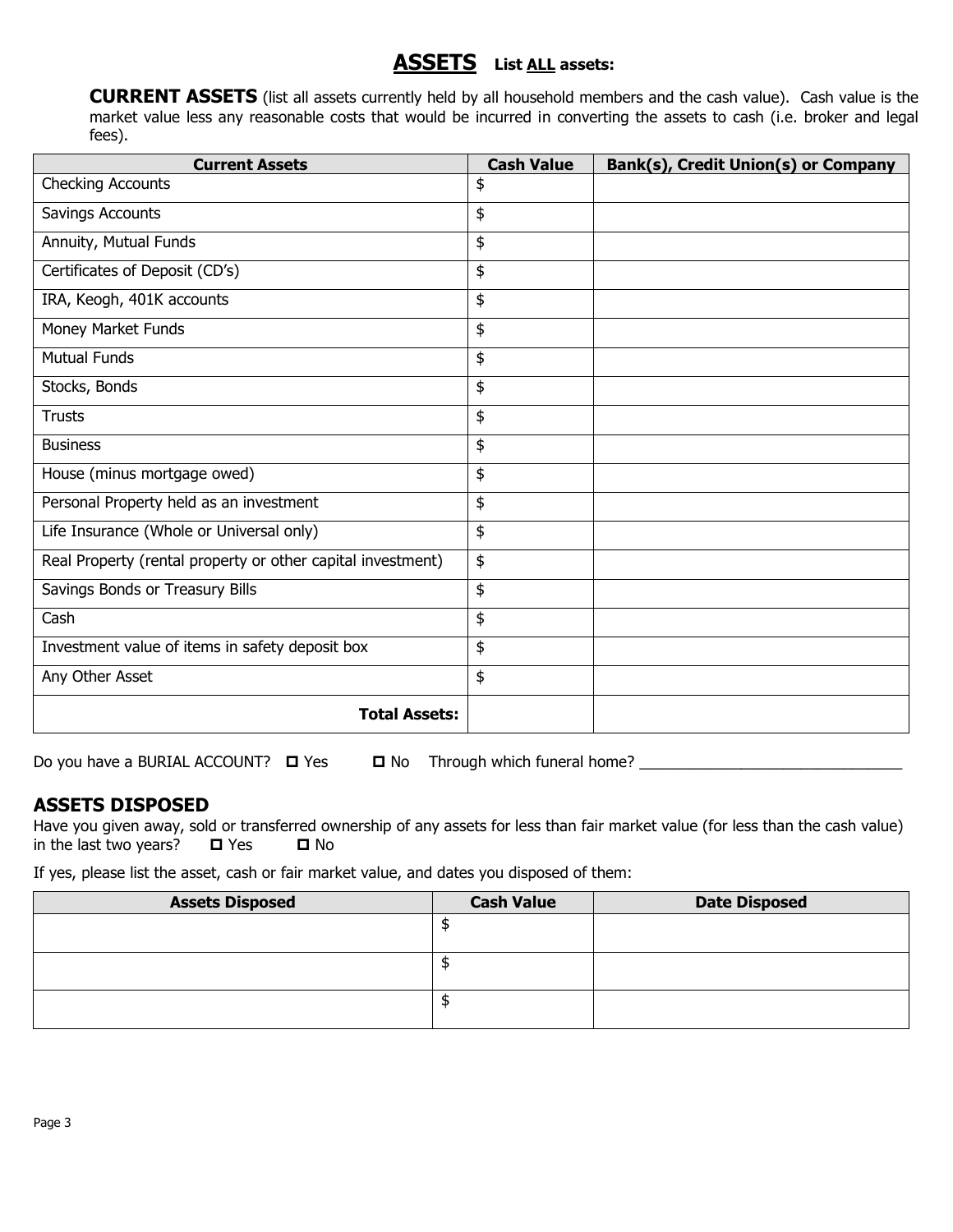### **ADDITIONAL INFORMATION**

| When do you want to move?                                                                                                                                                                                                                      |            |                  |
|------------------------------------------------------------------------------------------------------------------------------------------------------------------------------------------------------------------------------------------------|------------|------------------|
| Why do you want to move?                                                                                                                                                                                                                       |            |                  |
| How did you hear about this housing?<br>__ Pennysaver or Shopper<br>Internet<br>Word of Mouth<br>__ A Resident of the Apartment Complex<br>__ Drive-by<br>____ Agency (Name) ___________________________<br>__ Friend or family member         |            |                  |
|                                                                                                                                                                                                                                                |            | Circle Yes or No |
| Do you understand that this facility is a <b>Smoke-Free</b> facility and that there is no smoking in or<br>around the complex including inside the apartments?                                                                                 | <b>Yes</b> | No               |
| Are you currently living in subsidized housing?                                                                                                                                                                                                | Yes        | No               |
| Will this apartment be your only residence?                                                                                                                                                                                                    | Yes        | No               |
| Do you expect a change in household size? If yes, when? Explain:                                                                                                                                                                               | Yes        | No               |
| Do you have a pet? If yes, what kind? This property allows a cat or a dog which weigh under 30<br>pounds. A Pet Deposit of \$600 is required.                                                                                                  | Yes        | No               |
| Does your household qualify for the USDA-RD \$400 elderly/disabled deduction?                                                                                                                                                                  | <b>Yes</b> | No               |
| Will a member of your household require a fully adapted accessible handicapped apartment?                                                                                                                                                      | Yes        | No               |
| Will <b>ALL</b> the household members be or have been full-time students during five months of this<br>calendar year or upcoming year at an educational institution (other than a correspondence school)<br>with regular faculty and students? | Yes        | <b>No</b>        |
| Are there any foster children or foster adults who are part of the household?                                                                                                                                                                  | Yes        | No               |
| Has anyone in your household ever been evicted from any housing?<br>From where and when?                                                                                                                                                       | Yes        | No               |
| Is any household member currently an abuser of or addicted to alcohol or any illegal substance?                                                                                                                                                | Yes        | No               |
| Has any member of your household ever been convicted of the manufacture or distribution of a<br>controlled substance?                                                                                                                          | Yes        | No               |
| Has anyone in your household been charged or convicted of a crime? List offense and year:                                                                                                                                                      | Yes        | No               |
| Has anyone in your household been registered as a sex offender program in any state? If yes, where?                                                                                                                                            | Yes        | No               |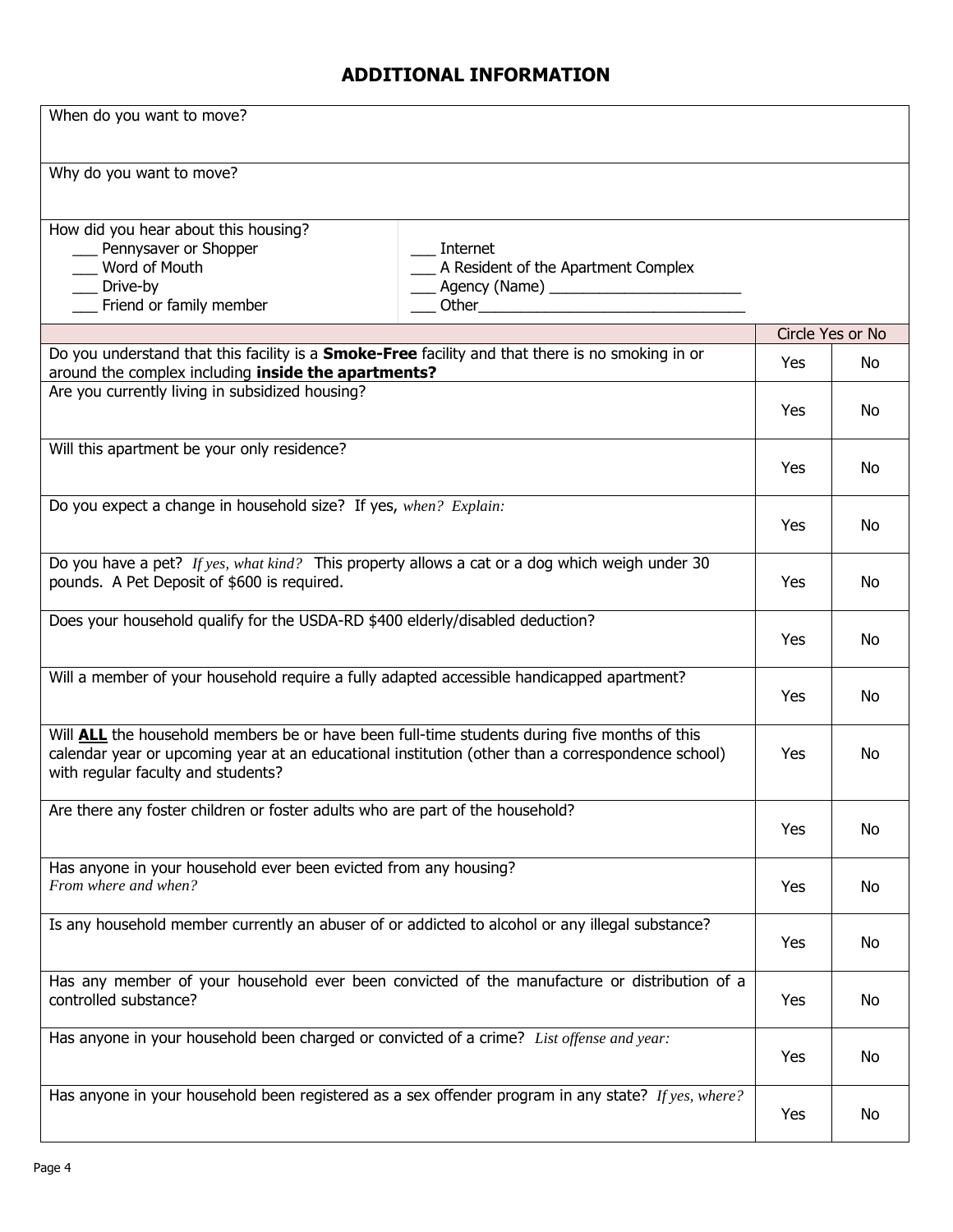67 Mill St. • Nunda, NY 14517

PH 585-468-5539 • Fax: 585-468-2038 • TTY 1-800-662-1220

# **Landlord Reference Release Form**

**APPLICANT:** LANDLORD references must be provided to be considered for an application.

#### List **name** and **address** of your current landlord and **PREVIOUS** landlord. **(DO NOT LIST RELATIVES)**

| <b>Current Address of Applicant:</b>                                                                                    |              |                         |                                  |
|-------------------------------------------------------------------------------------------------------------------------|--------------|-------------------------|----------------------------------|
|                                                                                                                         |              |                         |                                  |
|                                                                                                                         |              |                         |                                  |
| <b>Street</b>                                                                                                           |              |                         |                                  |
|                                                                                                                         |              |                         |                                  |
| City                                                                                                                    | State        | Zip                     |                                  |
| <b>Current Landlord: (Do not list relatives)</b>                                                                        |              |                         | <b>Phone Numbers:</b> (required) |
|                                                                                                                         |              |                         |                                  |
| Landlord Name                                                                                                           |              |                         |                                  |
|                                                                                                                         |              |                         |                                  |
| <b>Street</b>                                                                                                           |              |                         |                                  |
|                                                                                                                         |              |                         |                                  |
|                                                                                                                         |              |                         |                                  |
| City                                                                                                                    | State        | Zip                     |                                  |
| Previous Address: Required.                                                                                             |              |                         |                                  |
|                                                                                                                         |              |                         |                                  |
|                                                                                                                         |              |                         |                                  |
| <b>Street</b>                                                                                                           |              |                         |                                  |
|                                                                                                                         |              |                         |                                  |
| City                                                                                                                    | <b>State</b> | Zip                     |                                  |
|                                                                                                                         |              |                         |                                  |
| Length of Residency: from _________ to ___________                                                                      |              | Monthly Rent Amount: \$ |                                  |
|                                                                                                                         |              |                         |                                  |
| <b>Previous Landlord:</b><br>Required. (Do not list relatives)                                                          |              |                         | <b>Phone Numbers:</b> (required) |
|                                                                                                                         |              |                         |                                  |
| Landlord Name                                                                                                           |              |                         |                                  |
|                                                                                                                         |              |                         |                                  |
|                                                                                                                         |              |                         |                                  |
| <b>Street</b>                                                                                                           |              |                         |                                  |
|                                                                                                                         |              |                         |                                  |
| City                                                                                                                    | <b>State</b> | Zip                     |                                  |
| Consent: I/we consent to allow the management to request and obtain information from my landlords for the purpose of    |              |                         |                                  |
| verifying my eligibility for housing. I hereby authorize & instruct any entity or person contacted by the Management to |              |                         |                                  |
| release such information to them.                                                                                       |              |                         |                                  |
|                                                                                                                         |              |                         | Date ______________              |
|                                                                                                                         |              |                         |                                  |
| <b>Co-Applicant Signature</b><br><u> 1980 - Jan Barnett, margaret eta biztanleria (h. 1980).</u>                        |              |                         |                                  |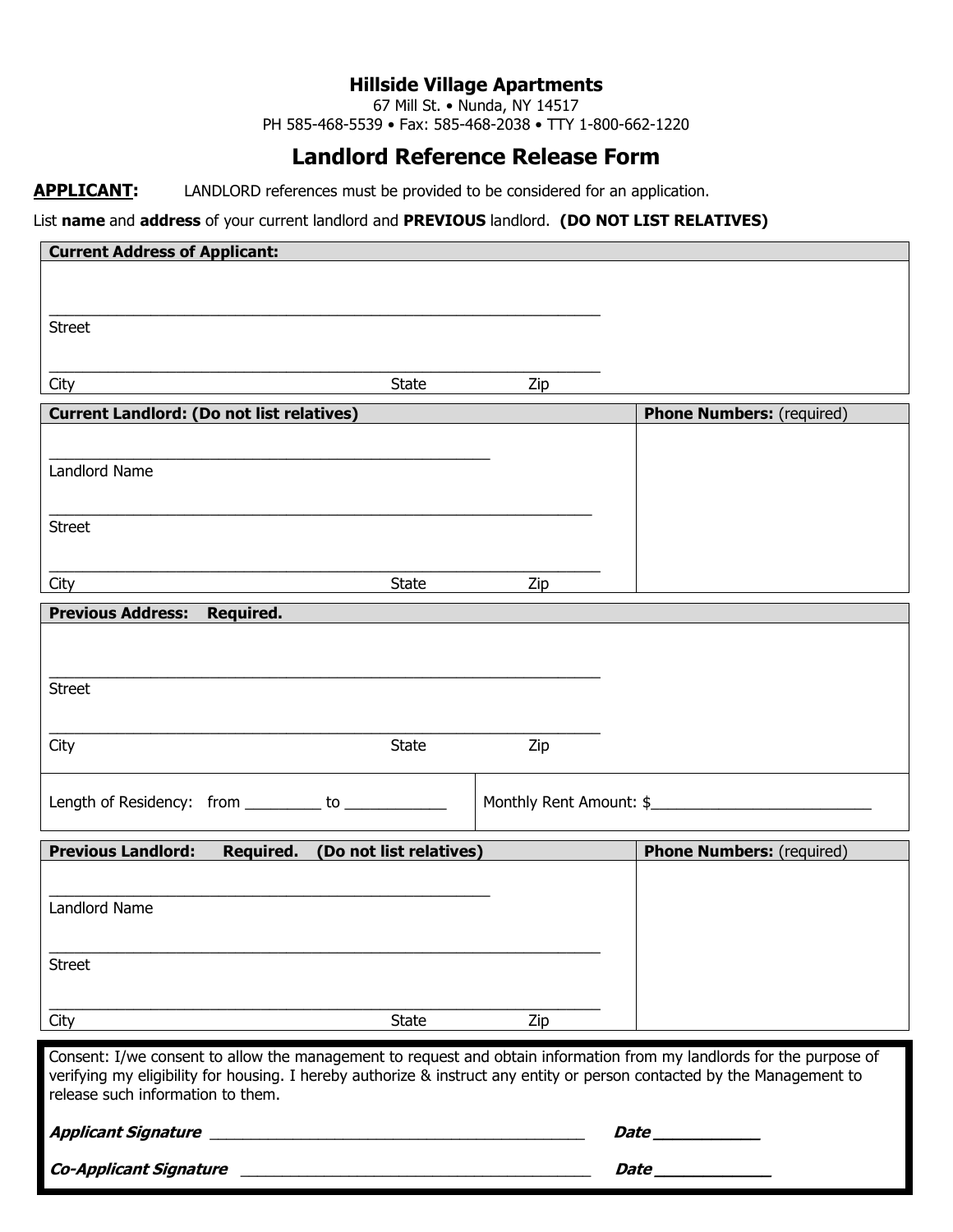67 Mill St. • Nunda, NY 14517

PH 585-468-5539 • Fax: 585-468-2038 • TTY 1-800-662-1220

### **Landlord Reference Release Form**

**CO-APPLICANT**: If the Co-Applicant has been residing at a different address than the applicant, Landlord references must be provided to be considered for an application.

List **name** and **address** of your current landlord and **PREVIOUS** landlord. **(DO NOT LIST RELATIVES)**

| <b>Current Address of Co-Applicant:</b>                                                                                                                                                                                                         |                         |                         |                                  |
|-------------------------------------------------------------------------------------------------------------------------------------------------------------------------------------------------------------------------------------------------|-------------------------|-------------------------|----------------------------------|
|                                                                                                                                                                                                                                                 |                         |                         |                                  |
| <b>Street</b>                                                                                                                                                                                                                                   |                         |                         |                                  |
|                                                                                                                                                                                                                                                 |                         |                         |                                  |
| City                                                                                                                                                                                                                                            | State                   | Zip                     |                                  |
| <b>Current Landlord: (Do not list relatives)</b>                                                                                                                                                                                                |                         |                         | <b>Phone Numbers:</b> (required) |
|                                                                                                                                                                                                                                                 |                         |                         |                                  |
|                                                                                                                                                                                                                                                 |                         |                         |                                  |
| Landlord Name                                                                                                                                                                                                                                   |                         |                         |                                  |
|                                                                                                                                                                                                                                                 |                         |                         |                                  |
| <b>Street</b>                                                                                                                                                                                                                                   |                         |                         |                                  |
|                                                                                                                                                                                                                                                 |                         |                         |                                  |
| City                                                                                                                                                                                                                                            | State                   | Zip                     |                                  |
| <b>Previous Address:</b><br>Required.                                                                                                                                                                                                           |                         |                         |                                  |
|                                                                                                                                                                                                                                                 |                         |                         |                                  |
| <b>Street</b>                                                                                                                                                                                                                                   |                         |                         |                                  |
|                                                                                                                                                                                                                                                 |                         |                         |                                  |
| City                                                                                                                                                                                                                                            | <b>State</b>            | Zip                     |                                  |
|                                                                                                                                                                                                                                                 |                         |                         |                                  |
| Length of Residency: from _________ to ____________                                                                                                                                                                                             |                         | Monthly Rent Amount: \$ |                                  |
| <b>Previous Landlord:</b><br>Required.                                                                                                                                                                                                          | (Do not list relatives) |                         |                                  |
|                                                                                                                                                                                                                                                 |                         |                         | <b>Phone Numbers: (required)</b> |
|                                                                                                                                                                                                                                                 |                         |                         |                                  |
| Landlord Name                                                                                                                                                                                                                                   |                         |                         |                                  |
|                                                                                                                                                                                                                                                 |                         |                         |                                  |
| <b>Street</b>                                                                                                                                                                                                                                   |                         |                         |                                  |
|                                                                                                                                                                                                                                                 |                         |                         |                                  |
| City                                                                                                                                                                                                                                            | <b>State</b>            | Zip                     |                                  |
|                                                                                                                                                                                                                                                 |                         |                         |                                  |
| Consent: I/we consent to allow the management to request and obtain information from my landlords for the purpose of<br>verifying my eligibility for housing. I hereby authorize & instruct any entity or person contacted by the Management to |                         |                         |                                  |
| release such information to them.                                                                                                                                                                                                               |                         |                         |                                  |
|                                                                                                                                                                                                                                                 |                         |                         |                                  |
|                                                                                                                                                                                                                                                 |                         |                         | <i>Date</i>                      |
|                                                                                                                                                                                                                                                 |                         |                         |                                  |
|                                                                                                                                                                                                                                                 |                         |                         |                                  |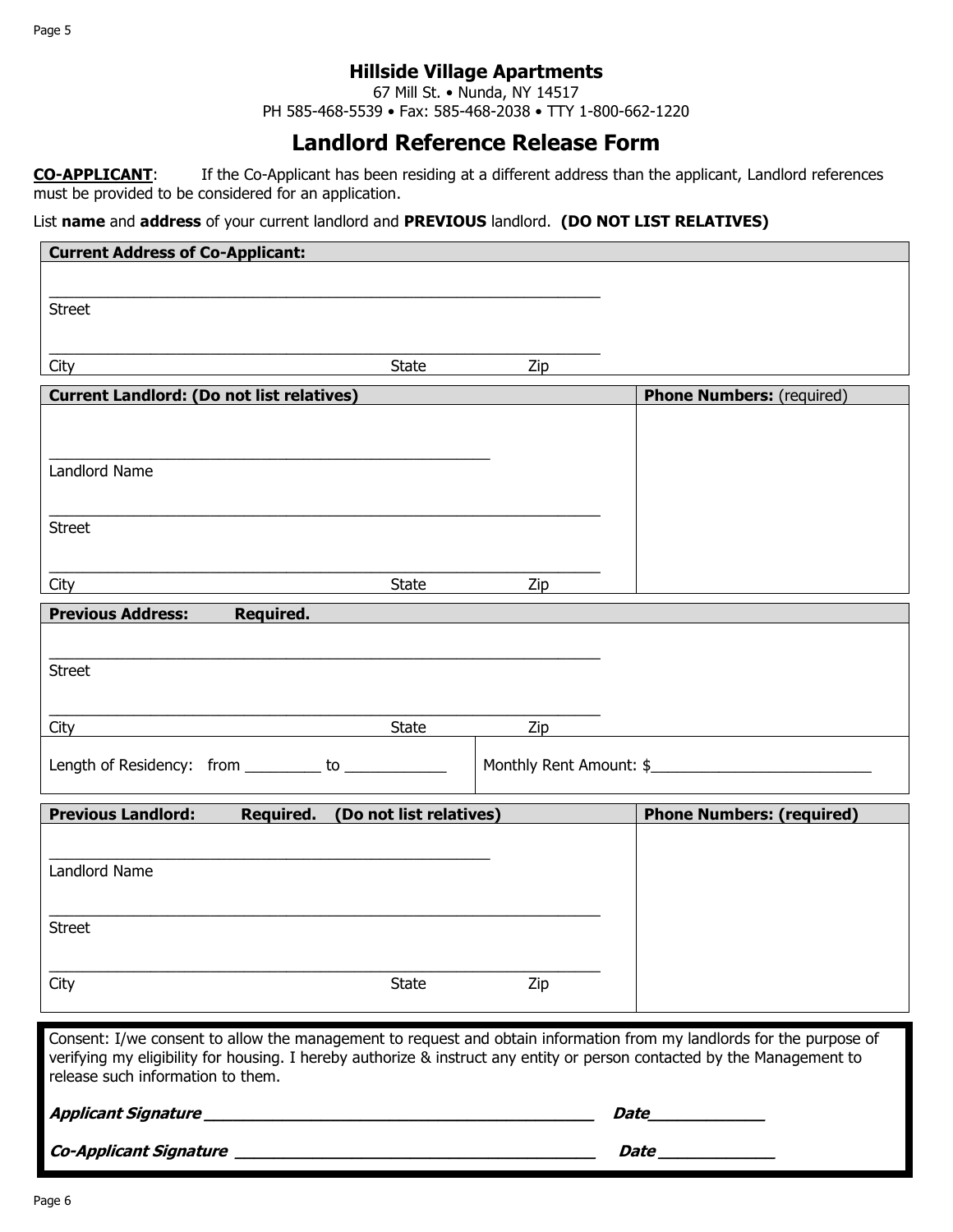# **CERTIFICATION**

**CERTIFICATION** I/We certify that all information in this application is true to the best of my/our knowledge and that I/we understand that false statements or information are punishable by law and will lead to cancellation of this application or termination of tenancy after occupancy. The punishable by law and will lead to cancellation or termination or termination of this application or termination or termination of this application or termination or termination of the state of

.<br>I/We understand that we must pay a security deposit for this apartment (and pet deposit, if applicable) and sign a one year lease prior to occupancy. The we must pay a security deposite for the person of the person of the person of applicable  $\mu$ 

**PERMISSION FOR BACKGROUND CHECK** I/We hereby give permission to management to review and evaluate my application, to verify my income with any employer and any other sources of information given for the purposes of proving eligibility for occupancy and certification of housing assistance.

- $\Box$  I/We hereby authorize the management to obtain information about me and my household members, including, but not limited to, this application, my credit, my tenant history, my credit history, any court records and/or my but het immed to, this application, my crean, my tenant mstory, my create history, any court records and/or in<br>criminal record. I/We release all parties from all liability for any damage that may result from their furnishi  $\blacksquare$ information. That my occupancy is continuous is continuous resident selection criteria and government selection criteria and government selection criteria and government selection criteria and government selection c information.
- $\Box$  I/We hereby DO NOT authorize the management to obtain information about me and my household members, including, but not limited to, this application, my credit, my tenant history, my credit history, any court records and/or my criminal record. Individualization or person or person or property. In the conducted for those having  $\alpha$

I/We understand that my occupancy is contingent on meeting management's resident selection criteria and government  $m$  and case of a region due to  $\frac{1}{M}$  region due to content the contest of a region due to regional  $\frac{1}{M}$  requirements. If accorded  $\frac{1}{M}$  conties that this apartment will be our sele residence. requirements. If accepted I/We certify that this apartment will be our sole residence.

involve physical danger or violence to person or property. Individualized assessments will be conducted for those having criminal histories, except in the case of a lifetime registration the state sex offender registry or conviction of producing methamphetamine. In the case of a rejection due to criminal history, applicants have the right to review, contest, and  $\alpha$  dating violence, sexual assault, rape, or states  $\alpha$  and  $\alpha$  and the right to proceed or terminated from being density  $\alpha$  and the right to proceed or termination. explain the information contained in their background check and the right to present evidence of rehabilitation. **CRIMINAL CONVICTIONS:** This housing provider only considers convictions or pending arrests for offenses that

**VAWA PROTECTIONS FOR VICTIMS OF DOMESTIC VIOLENCE:** This property provides special provisions for applicants or tenants who qualify for protections under the Violence Against Women and Justice Department dating violence, sexual assault, rape, or stalking from being denied housing, evicted or terminated from housing assistance based on acts of such violence against them. If you have been a victim of domestic violence, you or a family Reauthorization Act, which protects qualified tenants and affiliated individuals who are survivors of domestic violence, member on your behalf must complete and submit a certification form, or alternate documentation to afford these protections.

Signature upon this application is not binding by either party to a rental agreement, nor does it guarantee an apartment. All household members 18 year of age or older must sign.

Applicant Signature **Date** 

Co-Applicant Signature Date

Name, address and phone number of person assisting with this application:

\_\_\_\_\_\_\_\_\_\_\_\_\_\_\_\_\_\_\_\_\_\_\_\_\_\_\_\_\_\_\_\_\_\_\_\_\_\_\_\_\_\_\_\_\_\_\_\_\_\_\_\_\_\_\_\_\_\_\_\_\_\_\_\_\_\_\_\_\_\_\_\_\_\_\_\_\_\_\_\_\_\_\_\_\_\_\_\_\_\_\_\_\_\_\_\_\_\_\_\_\_\_\_\_ Signature of person assisting with application Date Date of the Date Date Date Date

\_\_\_\_\_\_\_\_\_\_\_\_\_\_\_\_\_\_\_\_\_\_\_\_\_\_\_\_\_\_\_\_\_\_\_\_\_\_\_\_\_\_\_\_\_\_\_\_\_\_\_\_\_\_\_\_\_\_\_

 $\overline{\phantom{a}}$  , and the set of the set of the set of the set of the set of the set of the set of the set of the set of the set of the set of the set of the set of the set of the set of the set of the set of the set of the s

 $\overline{\phantom{a}}$ 

**Please complete the INFORMATION FOR GOVERNMENT MONITORING PURPOSES on the next page.**

\_\_\_\_\_\_\_\_\_\_\_\_\_\_\_\_\_\_\_\_\_\_\_\_\_\_\_\_\_\_\_\_\_\_\_\_\_\_\_\_\_\_\_\_\_\_\_\_\_\_\_\_\_\_\_\_\_\_\_ Phone \_\_\_\_\_\_\_\_\_\_\_\_\_\_\_\_\_\_\_\_\_\_\_\_\_\_\_\_\_\_\_\_\_\_\_\_\_